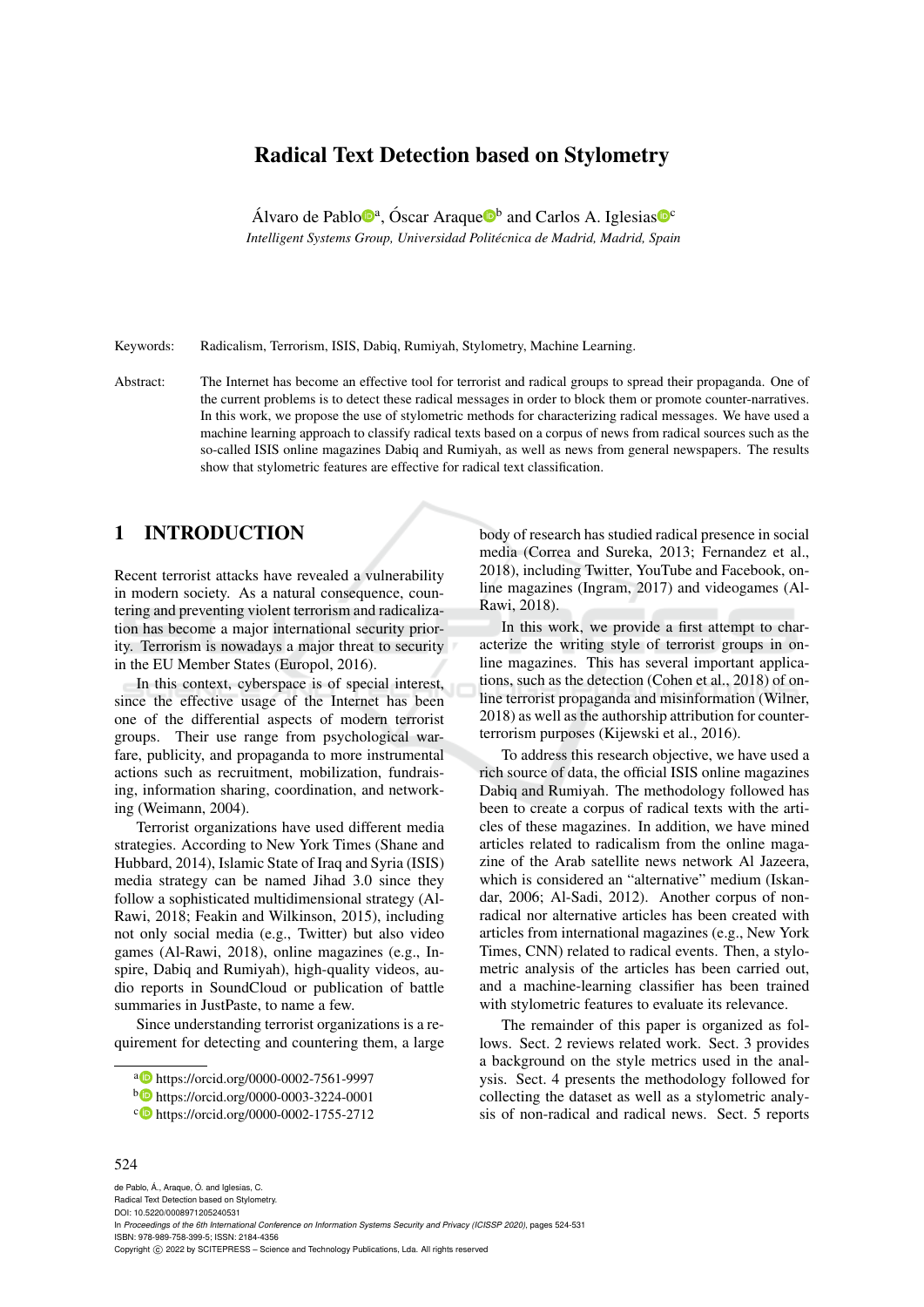## 2 RELATED WORK

Stylometry techniques<sup>1</sup> have been applied to authorship attribution, authorship verification, authorship profiling, stylochronometry, and adversarial stylometry (Neal et al., 2017).

In the context of radicalism detection, several works have already used stylometric features.

The approach most closely related to our approach is that of Ashcroft et al. (Ashcroft et al., 2015). They describe a machine learning system for classifying Jihadist messages on Twitter using stylometric, temporal, and sentiment features. They use the stylometric features described in (Narayanan et al., 2012), which include i) length of words/characters, vocabulary richness (based on Yule's *K* 3 and frequency of *hapax legomena*, *dis legomena*, etc.), word shape (frequency of words with different combinations of upper and lower case letters), word length (frequency of words that have 1–20 characters), frequency of different elements (words, letters, digits, punctuation, hashtags, special characters, function words, and syntactic category pairs). Nevertheless, this study does not detail the impact of stylometric features on the classification. In addition, most stylometric metrics are based on word and hashtag frequencies.

Mencarini and Sensidoni (Mencarini and Sensidoni, 2017) analyzed some terrorist or cybercriminal statements belonging to groups like Anonymous, ISIS, Al Qaeda, or the Muslim Brotherhood with some style metrics which include readability, vocabulary, registers and slangs, grammatical tenses and more. The application of the stylometry to these kinds of texts showed differences between different terrorist groups in aspects like the difficulty of reading or lexical diversity.

Regarding the analysis of radical online magazines from ISIS, Dabiq, and Rumiyah, as well as al Qaeda's Inspire, they have been subject to a number of studies.

Bisgin et al. (Bisgin et al., 2019) analyze Dabiq's propagandist elements by studying the entities mentioned in the articles.

Vergani and Bliuc (Vergani and Bliuc, 2018) have analyzed the language differences between ISIS and al-Qaeda in their journals Dabiq and Inspire, respectively. Their analysis is based on the tools Linguistic Inquiry and Word Count (LIWC) (Tausczik and Pennebaker, 2010) and Recursive Inspection of Text (RIOT) (Boyd, 2015) to calculate the frequency of texts in language categories (e.g., article, pronoun), psychological dimensions (e.g., affect, emotions, cognitive mechanisms) or moral foundations (e.g., harm, fairness, authority). The main insight of this study is that ISIS propaganda is more effective in mobilizing individuals who are more authoritarian and more religious than that of al-Qaeda.

Sikos et al. (Sikos et al., 2014) analyze an Arabic translation of al-Qaeda's Inspire magazine since most of the magazines are published in English together with an Arabic translation. They use stylometry features using LIWC to analyze authorship of Inspire's issues, concluding that the issues 1-9 were produced by one group of editors while a different group of editors produced issues 10 and 11.

Wignell et al. (Wignell et al., 2017) analyze Dabiq and Rumiyah's style in terms of the topics addressed and the images included, using a mixed-methods approach. They conclude that the distribution of topics and images is quite consistent in both magazines. In addition, they always include ISIS's core values, intolerance and a hostile world.

Johnston and Weiss (Johnston and Weiss, 2017) develop a deep learning model for detecting Sunni propaganda. They use a dataset of Sunni propaganda with the journals Dabiq, Rumiyah and Inspire as curated from the Clarion project<sup>2</sup>, and another benign dataset that includes Wikipedia articles and news. In this case, their approach is similar to ours for building the dataset, but they do not address stylometry.

# 3 ON STYLOMETRY

In this section, the main metrics used for the stylometric analysis of the texts are presented.

Readability Index. (Kincaid et al., 1975) is a style metric that measures how easy or difficult reading a text is. We have used two popular metrics for texts written in English, Fog Count, and Flesch (Kincaid et al., 1975), both based on the number of syllables of the words within the text. These metrics relate the value obtained with the US Grade Level required to read a text.

<sup>&</sup>lt;sup>1</sup>The interested reader in stylometry techniques and applications should consult (Neal et al., 2017) for a recent survey of this topic.

<sup>2</sup>https://clarionproject.org/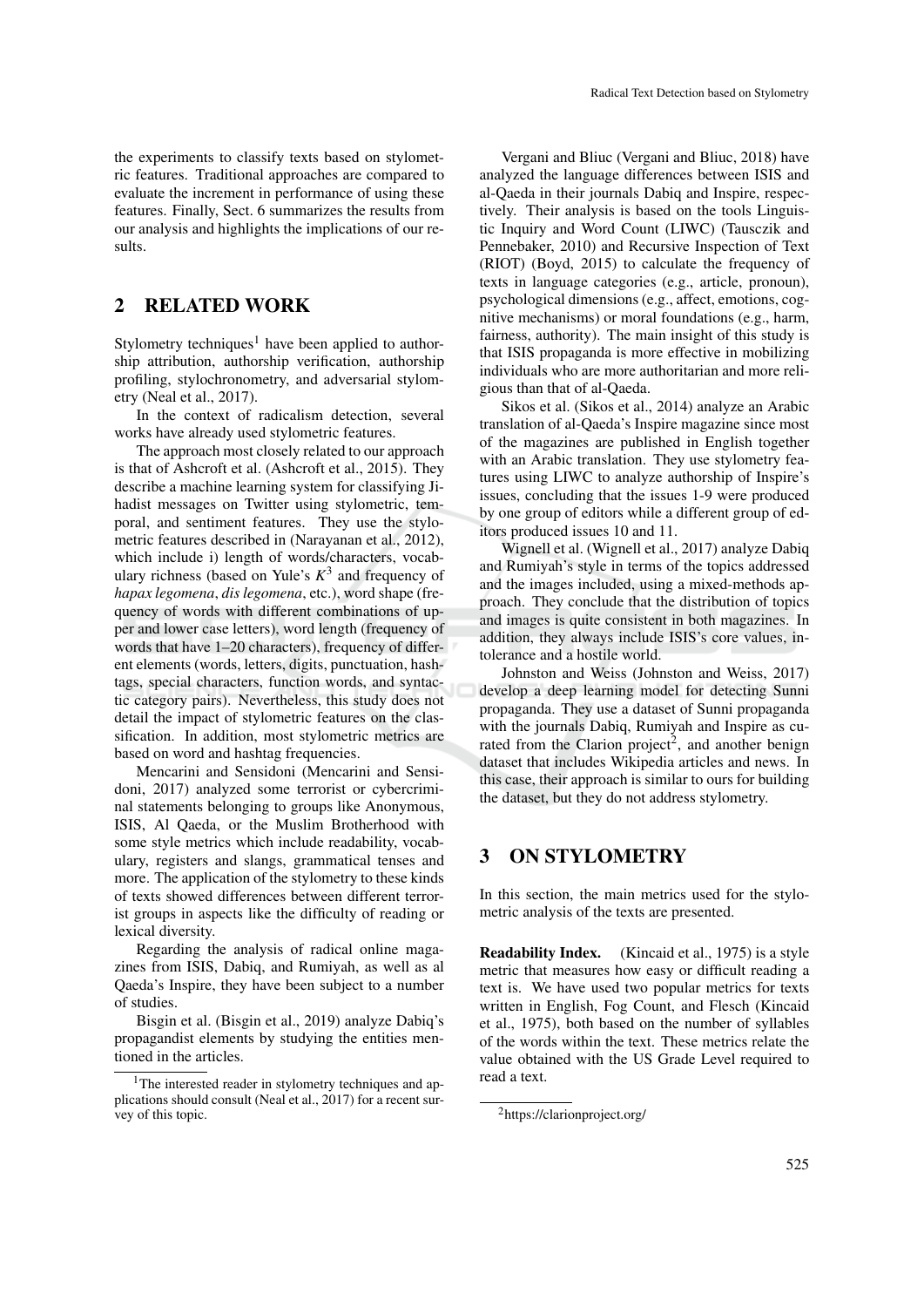Vocabulary Richness. Measures the lexical diversity of the texts. The most relevant metric is Type Token Ratio (TTR) (Šišková, 2012), which is calculated as shown in Eq. 1.

$$
TTR = \frac{types}{tokens}
$$
 (1)

The main problem of TTR is that the longer a text is, the smaller TTR. To solve this, the metrics MTLD and HD-D have been proposed, as described below.

The Measure of Textual Lexical Diversity (MTLD) (McCarthy and Jarvis, 2010) is a sequential algorithm for measuring the Vocabulary Richness of a text. It is calculated as follows:

$$
MTLD = \frac{tokens}{Segments + Partial\ segment}
$$
 (2)

where *Segments* is the number of segments of the text that have a TTR lower than a limit (usually 0.72), and *Partial Segment* is the last segment of the text.

Hypergeometric Distribution of the Diversity index (HD-D) (McCarthy and Jarvis, 2010). It uses the hypergeometric distribution to determine the probability of a particular word in a text occurring at least once in a random sample of a particular length. The probability is calculated as follows:

$$
P(X = x) = \frac{\binom{d}{x}\binom{N-d}{n-x}}{\binom{N}{n}}
$$
(3)

where  $N$  is the population size,  $n$  is the sample size, *d* is the number of the elements belonging to the request type and *x* is the number of elements in the sample that belongs to the request category.

HD-D algorithm is shown below.

$$
HDD = \sum_{i=0}^{n} \frac{1}{42} * P(X = type_i)
$$
 (4)

where  $P(X = type_i)$  is the probability given by the hypergeometric distribution for any type in the text.

Formality Metrics. (Heylighen and Dewaele, 1999) measure the degree of formality of a text. The main metrics are Adjective Score and F Score.

Adjective Score (Fang and Cao, 2009) analyzes the adjective density of a text. Its value is usually under 10%. The higher the Adjective Score, the higher the degree of formality. Its calculation is as follows:

$$
Adj Score = \frac{Number\ of\ Adjectives}{tokens} * 100
$$
 (5)

F Score (Heylighen and Dewaele, 1999) is another formality metric. It takes into account the POS (Part Of Speech) tagging processes. The higher the F Score, the higher the degree of formality.

$$
F = \frac{\frac{N + Adj + Prep + Dt - Pro - Vb - Adv - In}{Tokes}}{2} \tag{6}
$$

where *N* is *Nouns*, *Adj* is *Adjectives*, *Prep* is *Prepositions*, *Dt* is *Determiners*, *Pron* is *Pronouns*, *Vb* is *Verbs*, *Adv* is *Adverbs* and *In* is *Interjections*.

Coherence Measure. (Foltz et al., 1998) is an index that evaluates the coherence of a text. The Coherence index of a text is calculated by adding the semantic similarity of every sentence and the successive one, as shown in Eq. 7.

$$
Coherence = \frac{\sum_{i=0}^{n-1} Coh(senti, sent_{i+1})}{sentences} * 100 \quad (7)
$$

where *sentences* is the number of sentences within the text, *sent<sub>i</sub>* is the sentence number  $i$  within the text and  $Coh(sent<sub>i</sub>, sent<sub>i+1</sub>)$  is the semantic similarity of a sentence with the following in the text.

# 4 ANALYSIS OF THE DATA

## 4.1 Dataset Collection

The field of radicalization detection has an inherent need for representative and reliable data with which it is possible to develop computational models. Nevertheless, annotated data is scarce, which makes it difficult for some research advancements. Additionally, many of the existing datasets have been extracted from Twitter (Fernandez et al., 2018). While Twitter is indeed a representative source of data, it also has some generalization issues that proper radicalization detection studies should take into account. In this way, intending to explore alternative data sources, we have collected a dataset based on magazines.

Following previous work that tackles the use of Dabiq for characterizing radical language (Nouh et al., 2019; Bisgin et al., 2019), we have considered both the Dabiq and Rumiyah magazines, which are used by ISIS radical organization. Original publications have been collected from an online resource dedicated to radicalization online<sup>3</sup>. The obtained dataset consists of the 15 issues of Dabiq and the 13 issues of Rumiyah (276 texts), and 349 articles from Al Jazeera, which can be considered as an alternative source (Iskandar, 2006; Al-Sadi, 2012).

<sup>3</sup>http://www.jihadology.net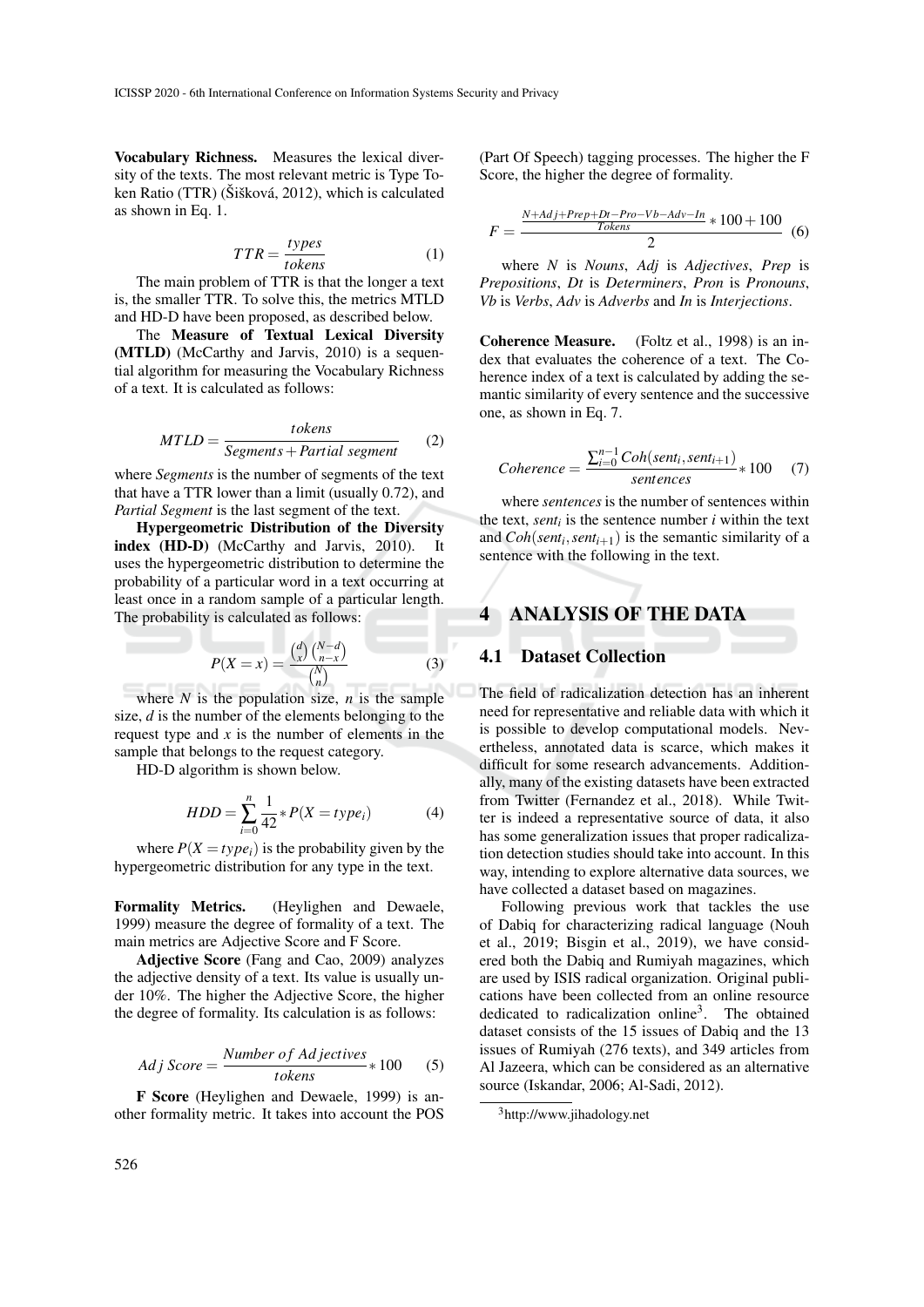|                                      | <b>CNN</b> | <b>NYT</b> | Al Jazeera | Dabiq     | Rumiyah   |
|--------------------------------------|------------|------------|------------|-----------|-----------|
| Avg. no. of words/article            | 692.565    | 197.501    | 680.169    | 969.823   | 612.286   |
| Avg. no. of sentences/article        | 31.025     | 9.04       | 28.263     | 43.0      | 41.720    |
| Avg. no. of word appearances/article |            |            |            |           |           |
| Allah                                | $0.005\%$  | $0.001\%$  | $0.004\%$  | 1.799%    | 2.628\%   |
| Jihad                                | 0.012%     | 0.012%     | 0.013%     | 0.318\%   | $0.257\%$ |
| Khilafah/Caliphate                   | 0.037%     | 0.038%     | $0.033\%$  | $0.314\%$ | $0.325\%$ |
| <i>Iran</i>                          | 0.228%     | 0.221%     | $0.228\%$  | 0.029%    | 0.013%    |

TECHNO

Table 1: Statistics of the collected dataset.

As a balance of the previous radical data, we have selected two online newspapers that address ISISrelated issues using a neutral tone: CNN and The New York Times. These newspapers are freely accessible and can be obtained through their APIs. In total, 383 articles have been collected from CNN, and 765 from The New York Times. For the dataset compensation, 300 random texts from the CNN dataset and 300 random texts from The New York Times have been analyzed. The same preprocessing has been applied to all the obtained data: normalization of capital letters, numbering, and contraction tokenization (e.g., *I've*, *we'll*). The processed data contains documents with lower case tokens. In Table 1, some statistics of the obtained dataset are shown.

## 4.2 Analysis

This section focuses on the analysis of the dataset described previously. We follow a systematic approach to analyze different stylometry metrics for every issue of the magazines Dabiq and Rumiyah and provide a comparison with the average metrics of the news dataset. From now on, *D.n* refers to *"Dabiq: Issue n"*, while *R.n* refers to *"Rumiyah: Issue n"*.

**AND** 

#### 4.2.1 Formality: Adjective Score

The Adjective Score remains constant in Rumiyah and Dabiq issues, although it is slightly slower in Rumiyah. The reason for this could be the differences between Rumiyah and Dabiq. Some authors have reported that Rumiyah replaced Dabiq because of a shift in ISIS's priorities, and it is more focused on directly attacking western countries, rather than encouraging recruits to migrate to Iraq and Syria (Comerford, 2016). Other authors (McKernan, 2016) also report that Rumiyah can be considered an inferior product based on recycled material and significantly shorter.

It can be highlighted the difference between propaganda news and standard news, being the formality of standards news significantly higher (around 7%). In conclusion, propaganda texts are less formal than standard news. Another finding of this experiment is that Dabiq is more formal than Rumiyah.

These results are aligned with the conclusions of the authors of the adjective score, Fang and Cao (Fang and Cao, 2009). They concluded that the variations of adjectives seem to be a reliable indicator to categorize text categories. This is confirmed for our experiment for the two text categories, radical propaganda, and news.

#### 4.2.2 Formality: F Score

In contrast with the previous analysis, the F Score shows a very stable value across all the issues. In addition, the F Score of news (72.49%) is slightly higher, and only one issue achieves this value (D.2, with 74.69%).

Based on the F Score, values above 70% imply high formality. Thus, the analyzed news are very formal, and the vast majority of the terrorist texts have a standard formality grade. According to (Heylighen and Dewaele, 1999), a formal style is characterized by objectivity and cognitive load, while an informal style is more direct, subjective, less accurate, and less informative. This confirms our results, where subjective propaganda texts have a lower formality index.

#### 4.2.3 Coherence

For measuring coherence, a Word Embeddings model has been used (Sun et al., 2016) for English texts. The average of the coherence of the news is around 60.77% and only two issues (D.5 and D.7) are far from that value. The higher value is the coherence of R.12, with 74.41%.

The results show that Dabiq is less coherent than Rumiyah. Specifically, the average of the coherence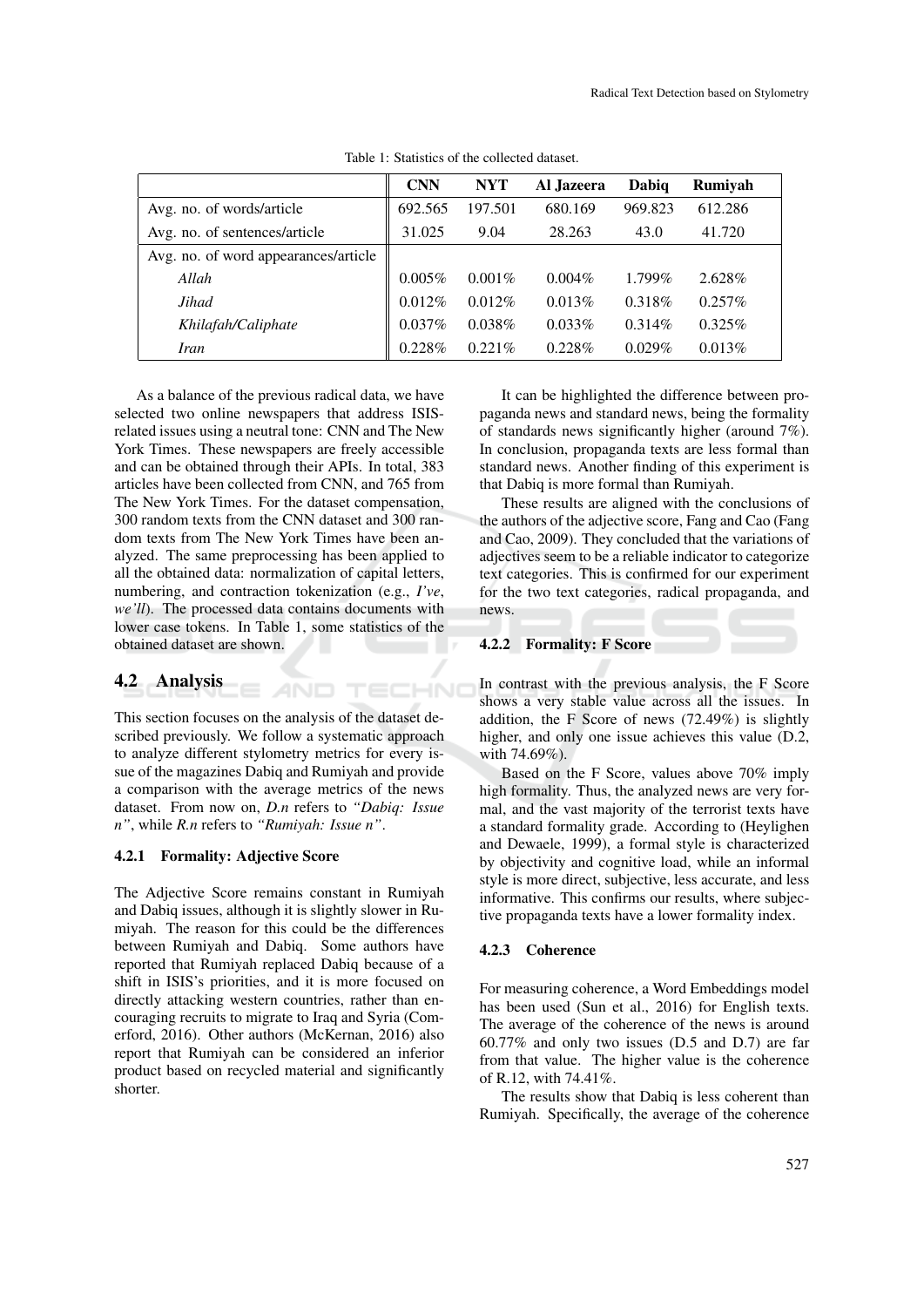of the issues of Dabiq is 64.33% (1 percentage point over the coherence of the news), and the average of Rumiyah is 69.84% (almost seven percentage points higher). Moreover, every issue of Rumiyah exceeds the coherence value of the news, but some of the issues of Dabiq do not exceed it.

Thus, almost all issues (except D.5, with 51.27% and D.7, with 59.98%) are above 60% of coherence. In fact, most of the values are above 70%.

Therefore, it can be said that both magazines and news are coherent, being the coherence of Rumiyah higher than the coherence of Dabiq. Also, ISIS magazines are a bit more coherent than news. In fact, every issue of Rumiyah is more coherent than newspapers, while there are few issues of Dabiq that are less coherent than newspapers.

#### 4.2.4 Vocabulary Richness

Two different metrics have been used to measure the lexical diversity of the texts.

Firstly, the average of the application of the HD-D metric to the news texts is 74.21%, while the average of Dabiq and Rumiyah texts is around 71.70%, close to news average but below. Moreover, while the HD-D of Dabiq (with an average of 72.93%) is closer to the HD-D of the news in each of its issues (in fact, D.3 surpasses it), the HD-D of Rumiyah (with an average of 70.28 %) is always under this limit, and it does not get that close. This finding is aligned with some observations about the lower quality of Rumiyah, as commented previously. Even so, all the HD-D values are around 70%, which implies a high lexical diversity.

Regarding the metrics MTLD, it provides better discrimination between news and propaganda, since its value for news is around 92% while its average value for propaganda is around 67%. In addition, its value is lower in Rumiyah than in Dabiq.

In conclusion, both news and magazines have good lexical diversity, but news values are higher in this aspect. Moreover, Dabiq has a better vocabulary richness than Rumiyah. These conclusions are supported by both metrics, although MTLD is more discriminative.

#### 4.2.5 Readability Index

Two different metrics have been used too for measuring the Readability Index of the texts.

The results of the magazines vary greatly throughout the issues, and all the metrics applied to the magazines follow the same path, having approximately the maximums and the minimums in the same issues.

As for news, the Fog Count is 14.27, and Flesch-Kincaid is 13.05, which implies in both cases that news require a college level of education (Kincaid et al., 1975).

The Flesch results of the magazines have the lowest values. In Dabiq's issues, only D.11 exceeds the Flesch of the news. On the other hand, most of Rumiyah issues exceed this value. In fact, most of the Dabiq values are between 8 and 12, and only a High School Grade Level is required for reading them. Nevertheless, Rumiyah values are higher than 12, and a College Grade Level is needed.

Fog Count results show similar values but higher than Flesch. In fact, a College Grade Level is required in almost all issues.

Moreover, for both metrics, Dabiq is easier to read than Rumiyah. Also, most Flesch values are under the values of the news, but in the Fog Count measure, there are more values above the values of the news.

#### 4.2.6 Use of Words

Also, it has been measured how many common and uncommon words are used in the different analyzed texts. Please note that common words are those who are common in the original language (in this case, English). If a word is common or uncommon is given by an algorithm based on the Zipf Law (Montemurro, 2001).

The results show that terrorism news have the highest proportion of common words (98.32%). The common words of Rumiyah and Dabiq are 92.49% and 92.83%, respectively. On average, terrorist texts have 92.66%, more than five percentage points under news texts values.

The most frequent uncommon words of the news texts (1.68%) are words like "*Poway*", "*Haftar*" or "*Yisroel*". In the case of the two magazines, the most frequent uncommon words (7.34%) are "*Mujahidin*", "*Khilafah*" and "*Kufr*".

## 5 EXPERIMENTATION

In order to assess the effectiveness of the style features in radicalization detection, we have designed an experimental study that makes use of a machine learning model. In this way, we postulate the problem as a classification task that learns from the provided features. We quantify the performance using style features and compare such results over a baseline, which we define with bigrams. Following, we experiment with the fusion of both types of features, with the aim of complementing a typical textual representation (bi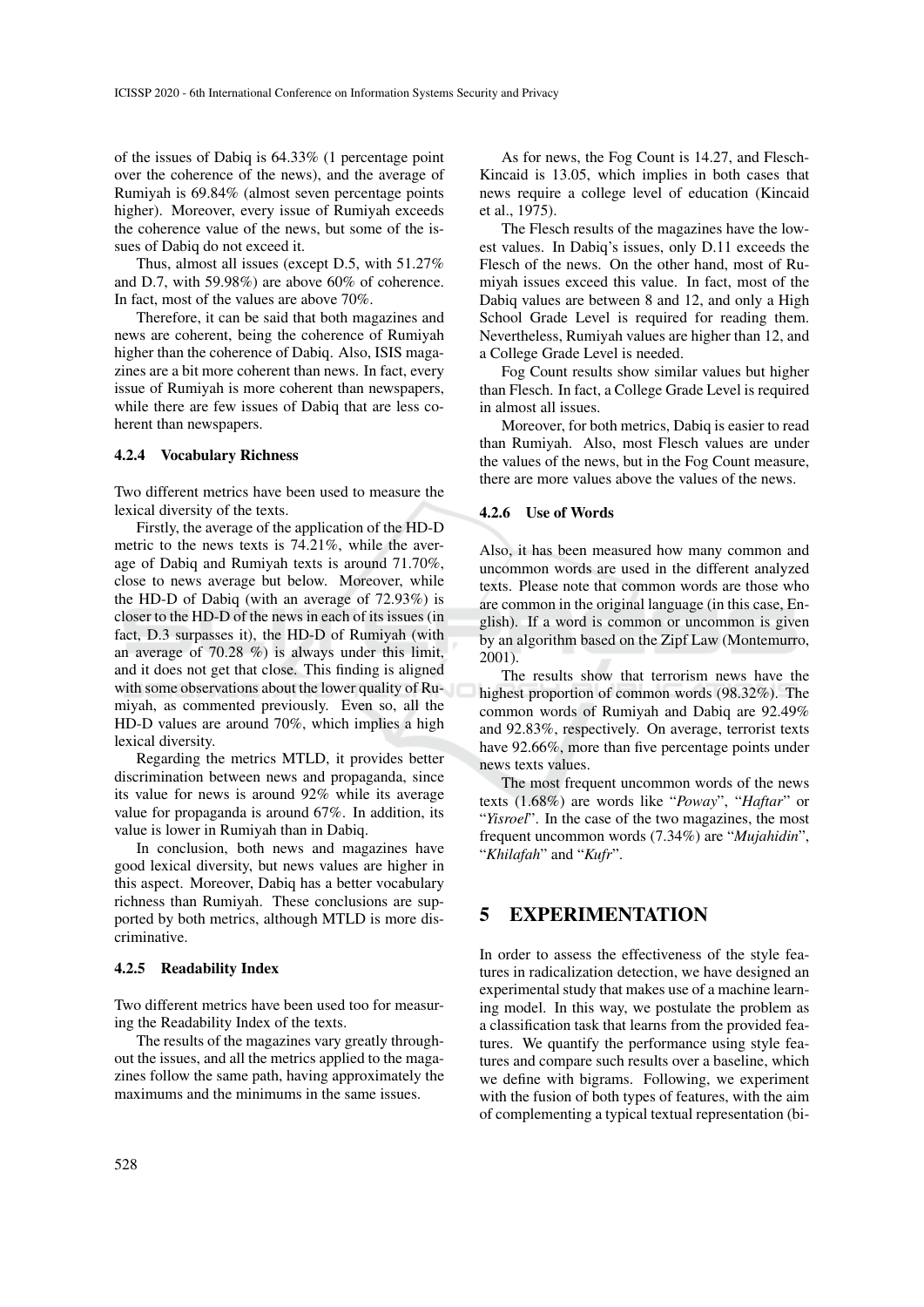grams) with style-specific features. For delimiting the problem, we have cross-validated the number of bigram tokens, considering both the final accuracy of the method, as well as the time needed to train the models. With these constraints, we set the bigram approach to use the 100 most-common tokens.

Regarding the importance analysis of style metrics for radicalization detection, we measured the correlation between each style metric with the annotation of the documents (neutral or radical). The obtained results can be seen in Figure 1.



Figure 1: Correlation between Style Metrics and Type of texts.

As can be seen, the style metrics with higher correlations to the text annotations are MTLD (Vocabulary Richness), Common Words, F Score, Adjective Score (Formality), and Coherence. It is worth to note that in the field of Readability Index, the computed correlations are not large. Even so, the Fog Count metric stands out over the Flesch metric, for which it has been included as a feature. Furthermore, Common Words can be stressed over the rest of the metrics in terms of the obtained correlation. This may indicate that such a metric represents a useful feature for radicalization detection.

In summary, the style metrics selected as features by the classifier were Fog Count, Adjective Score, Common Words, F Score, Coherence, and MTLD. It should be noted that these results fit well with what was stated in the previous section.

Table 2 shows the results obtained in the experiments. We evaluate the performance of bigrams and style metrics, as well as their combination. As a learning algorithm, we evaluate a popular model: Random Forest. We report the accuracy, recall, precision and f-score, averaged through cross-validation in a 5-fold fashion.

| <b>Random Forest Classifier</b> |              |                |                        |  |  |  |
|---------------------------------|--------------|----------------|------------------------|--|--|--|
| <b>Features</b>                 | <b>Style</b> | <b>Bigrams</b> | <b>Bigrams + Style</b> |  |  |  |
| <b>Accuracy</b>                 | 78.3         | 89.6           | 92.2.                  |  |  |  |
| <b>Precision</b>                | 78.5         | 90.1           | 92.8                   |  |  |  |
| Recall                          | 78.2         | 89.6           | 92.3                   |  |  |  |
| <b>F-Score</b>                  | 78.3         | 89 6           | 92.3                   |  |  |  |

Table 2: Classifier results with Random Forest algorithm.

As seen in the evaluation, Random Forest learner improves its f-score over the bigrams baseline when combines with style features. It is noteworthy that the performance obtained when using uniquely bigrams is higher than using style metrics uniquely. This is to be expected, as the bigrams features are more expressive than style features when the aim is to represent text. Also, we need to consider that the dimensionality of the bigrams representations (100) is much higher than the style features, which amount to a selection of 6.

Considering the improvement with the combination of bigrams and style features, it can be seen that the obtained improvement is 2.7% using the Random Forest, reaching 92.3%. This positive result indicates the effectiveness of the proposed style features when used with a standard text representation approach, obtaining a much more robust classification system.

With all this, we can conclude that the style metrics presented in this paper can result in a benefit for machine learning models applied to the task of radicalization detection.

# 6 DISCUSSION

This paper presents a feature extraction method for detecting radical content in texts. As part of this, a comprehensive analysis of the presented texts' stylometry is done. Both radical magazines and international news are compared, drawing some interesting differences among them.

In the first place, it has been seen that the captured radical texts magazines are formal, characteristic that is shared with the international news. Even so, considering the two different formality metrics applied, the neutral news achieve higher formality scores than their radical equivalents. Interestingly enough, Dabiq issues tend to have more formal texts than the Rumiyah ones, regardless of the metric used for the study.

Attending to the coherence, both radical and neutral texts have obtained a score that lies in the 60%- 70% range, indicating their coherence. Still, some differences can be observed when comparing radical and neutral texts. This is clearer when looking at the correlation with the annotation obtained by this style metric, which amounts to 0.35.

Continuing, both of the used metrics of Vocabulary Richness show that news have more lexical diversity than the terrorist texts analyzed. Again, such differences can explain the obtained correlations in Figure 1. As for the Readability Index, used metrics show that in many times terrorist texts are, in general, more comfortable to read than news texts. Consequently, we can conclude that the readability of the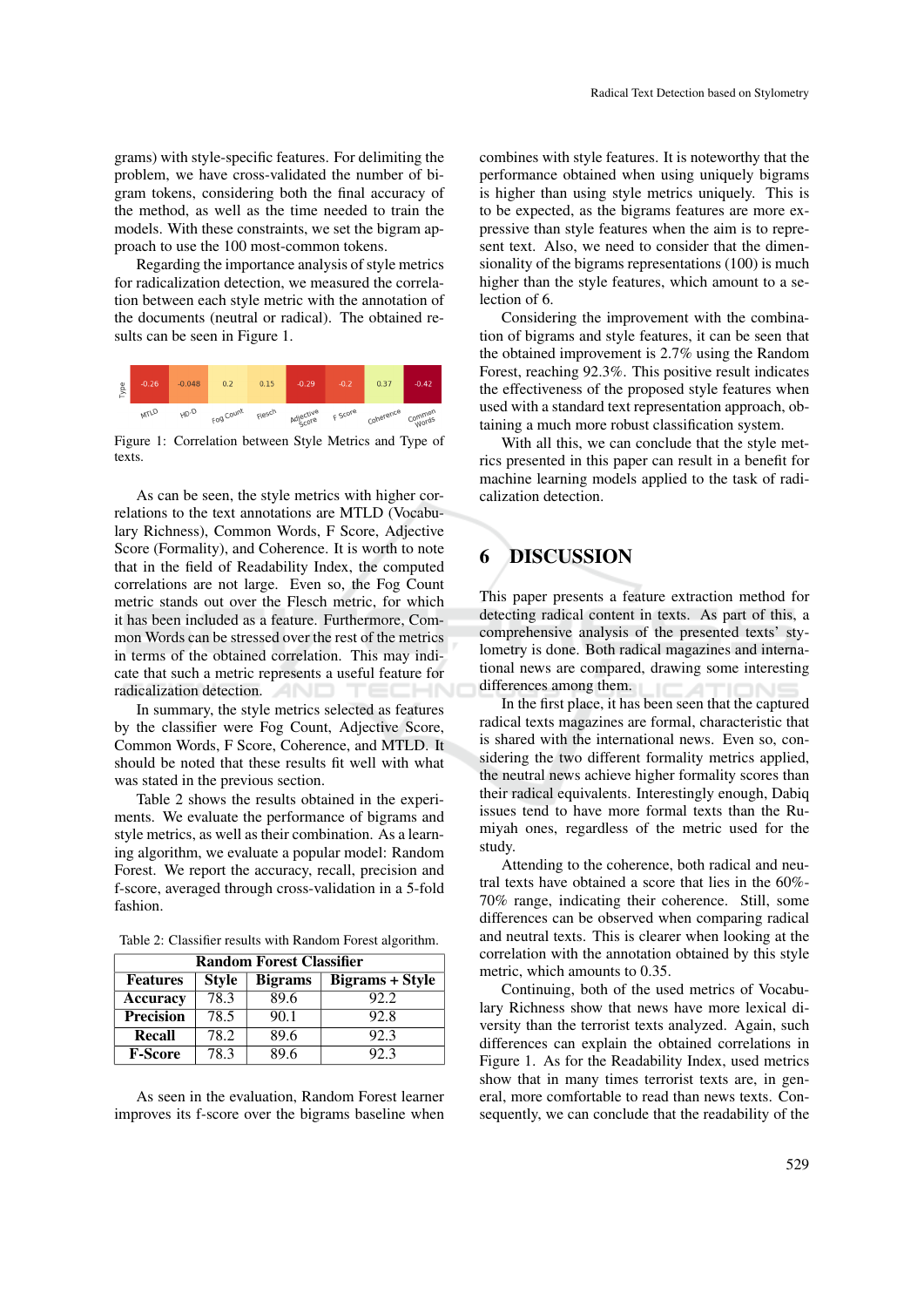texts can also offer information over the distinction between radical and non-radical content.

Lastly, the analysis of the use of common and uncommon words has interesting results. Non-radical news have a more significant proportion of common words in their texts in comparison to radical texts. In addition, the analyzed magazines have an equivalent proportion of these words, widely surpassed by news texts.

When performing a comparison between Dabiq and Rumiyah, we have found that the first one is more formal, has a larger lexical diversity, and is easier to read. Alternatively, Rumiyah has a higher coherence score.

# 7 CONCLUSIONS

The field of radicalization detection is nowadays facing multiple challenges. Regarding the available data, the scarcity of resources is relevant since limited datasets do not allow to develop computational models. In this sense, it is essential to gather more resources that represent reliable and robust sources of data. In light of this, this work includes the extraction of a dataset that is posteriorly used in the evaluation. This data combines radical content, coming from sources like Dabiq, Rumiyah, and Al Jazeera, as well as neutral content that has been extracted from international news outlets, CNN and The New York Times.

Considering the existing radicalization detection models, the relevant information for detecting radical content has not been exhaustively studied. While there are proposals that aim at exploiting different sources of information to detect radicalization (Saif et al., 2017), the application of the stylometry field in radicalization detection has not been thoroughly studied. This paper proposes the use of several stylometry metrics with the aim of characterizing radical and non-radical texts using this kind of information. To the extent of our knowledge, such an approach is novel in the field of radicalization detection.

Attending to the results obtained in the evaluation, it is safe to assume that by themselves, the style features can obtain fairly reasonable performances in this task. When compared to a more detailed representation of a text (e.g., bigrams), as expected, the mentioned style features perform poorly. This is due to their low dimensionality and, consequently, their lower representative power in comparison to an established technique such as bigrams. Nevertheless, as mentioned above, the trend of the field lies in combining several sources of knowledge in order to obtain better, more robust representations on top of which learning algorithms can obtain better results. Thus, when evaluating the combination of these two types of features, we find that the overall performance is improved. These results indicate that the proposed features can enhance the performance of a classification system, complementing basic textual representations.

We believe that exploiting stylometric cues from the text is indeed an interesting research path. Previous work has also studied the viability of this kind of information source (Sikos et al., 2014).

As future work, we would like to focus on evaluating the style features utility on other domains, like radical content on social networks. To do so, several methods for extracting such metrics need to improve, since many texts in social networks are not as long as in magazines. This may difficult a successful analysis of style. Additionally, we would like to expand the textual representations by incorporating recent Natural Language Processing techniques such as word embeddings (Mikolov et al., 2013; Araque et al., 2017) and language models (Devlin et al., 2018), adapting them to the domain of radicalization detection.

## ACKNOWLEDGEMENTS

This work has been supported by the H2020 project Trivalent, grant agreement 740934, under the call SEC-06-FCT-2016.

# **REFERENCES**

- Al-Rawi, A. (2018). Video games, terrorism, and isis's jihad 3.0. *Terrorism and Political Violence*, 30(4):740–760.
- Al-Sadi, M. R. (2012). Al jazeera television: Rhetoric of deflection. *Arab Media & Society*, 15.
- Araque, O., Corcuera-Platas, I., Sánchez-Rada, J. F., and Iglesias, C. A. (2017). Enhancing deep learning sentiment analysis with ensemble techniques in social applications. *Expert Systems with Applications*, 77:236 – 246.
- Ashcroft, M., Fisher, A., Kaati, L., Omer, E., and Prucha, N. (2015). Detecting jihadist messages on twitter. In *2015 European Intelligence and Security Informatics Conference*, pages 161–164. IEEE.
- Bisgin, H., Arslan, H., and Korkmaz, Y. (2019). Analyzing the dabiq magazine: The language and the propaganda structure of isis. In *International Conference on Social Computing, Behavioral-Cultural Modeling and Prediction and Behavior Representation in Modeling and Simulation*, pages 1–11. Springer.
- Boyd, R. (2015). Recursive inspection of text scanner [internet].